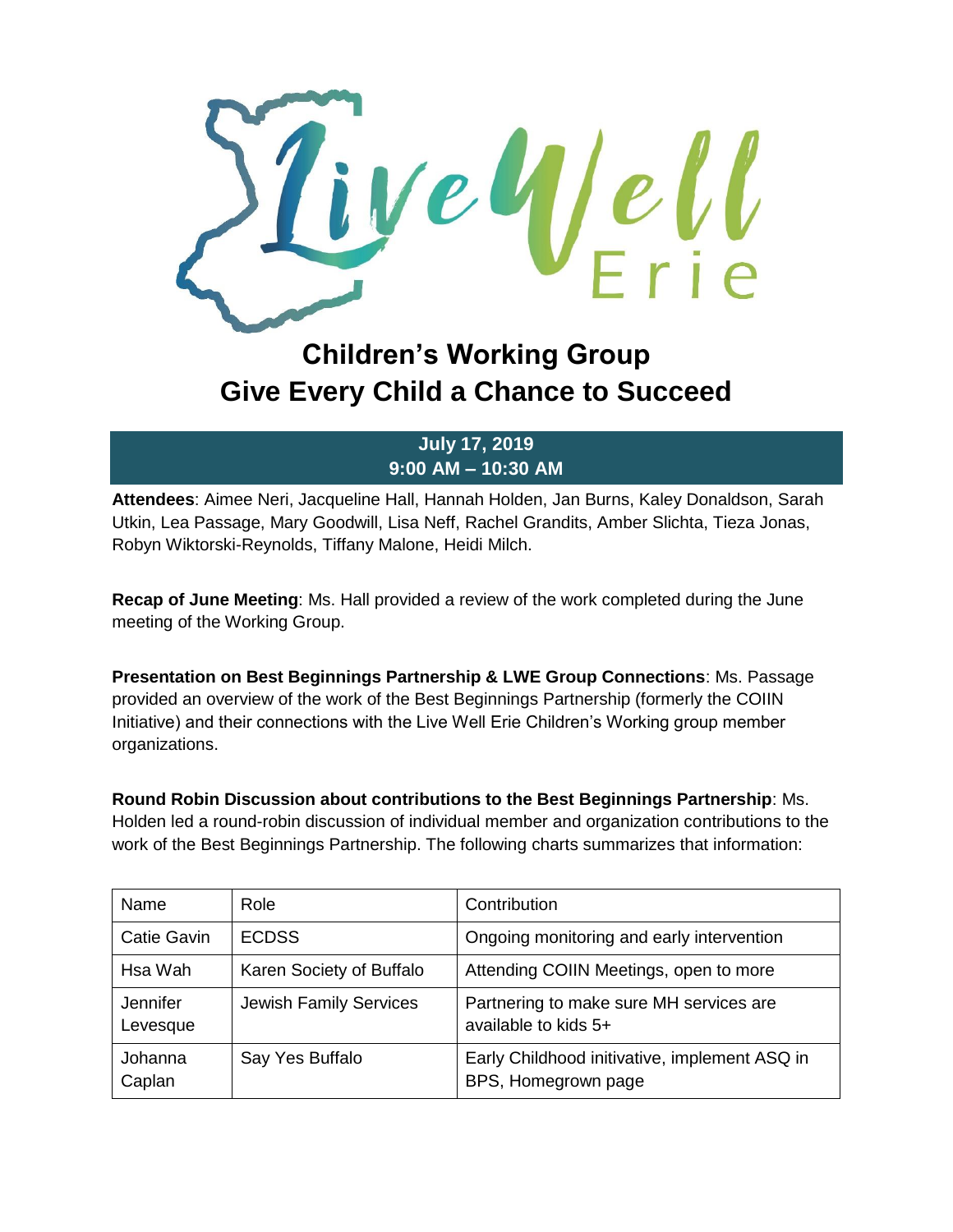| Kaley<br>Donaldson        | <b>CCRN</b>                            | Early Childhood Help Line, assessing<br>challenging behaviors, adding trauma training<br>for education specialists                                                                                                                                                                                                                 |
|---------------------------|----------------------------------------|------------------------------------------------------------------------------------------------------------------------------------------------------------------------------------------------------------------------------------------------------------------------------------------------------------------------------------|
| <b>Kelly Dodd</b>         | <b>211 WNY</b>                         | Bridge/address SDOH needs, create awareness<br>for pediatric offices and child care providers                                                                                                                                                                                                                                      |
| <b>Broderick</b><br>Cason | Univera                                | Reimbursement/payment for services; work with<br>FQHCs & SNAPCAP; guidance on working with<br>health insurers. He will be meeting with Univera<br>CMO soon to talk about the initiative and who in<br>the health plan needs to be involved. Is open to<br>hearing from the other participants about what<br>other needs they have. |
| <b>Lisa Neff</b>          | <b>American Heart</b><br>Association   | Resource library on healthy eating, physical<br>activity, policy advocacy                                                                                                                                                                                                                                                          |
| Mary Ieraci               | <b>WNY Women's Foundation</b>          | Will speak with ED about what their role can be                                                                                                                                                                                                                                                                                    |
| Mary<br>Comtois           | <b>United Way</b>                      | Partnering with MOD on screening program,<br>strengthen bond in mother/baby dyad, bring<br>more programming into our community,<br>GoBuffalo and trip chains, transportation is a big<br>issue, housing too. Financial coaching program<br>with Belmont.                                                                           |
| Sarah Utkin               | <b>Jewish Family Services</b>          | Health Homes early intervention, refugees and<br>mental health clinic                                                                                                                                                                                                                                                              |
| <b>Tierney</b><br>Smith   | Boys & Girls Club of the<br>Northtowns | work with 100s of families to improve parent<br>literacy and link to resources, clubhouse<br>available to other providers                                                                                                                                                                                                          |
| <b>Tieza Jonas</b>        | Peace of the City                      | POTC serves children 4+, 4 pillars are trauma<br>informed care, restorative justice,<br>transformation, and education. Long-term<br>relationships are key to achieving goals.                                                                                                                                                      |
| Amber<br>Slichta          | Ralph C. Wilson<br>Foundation          | Interested in early childhood. Social Emotional<br>learning. They support Help Me Grow. She is in<br>Learning mode and interested to explore how<br>she and the Foundation can be supportive                                                                                                                                       |
| Jan Burns                 | <b>ECCPASA</b>                         | ECCPASA has begun positive parenting<br>program mindful awareness initiative. She will<br>connect with Lea.                                                                                                                                                                                                                        |
| Judette<br>Dahleiden      | <b>WIC</b>                             | Collaborate to encourage moms & teach them<br>key points to develop mom/baby relationship                                                                                                                                                                                                                                          |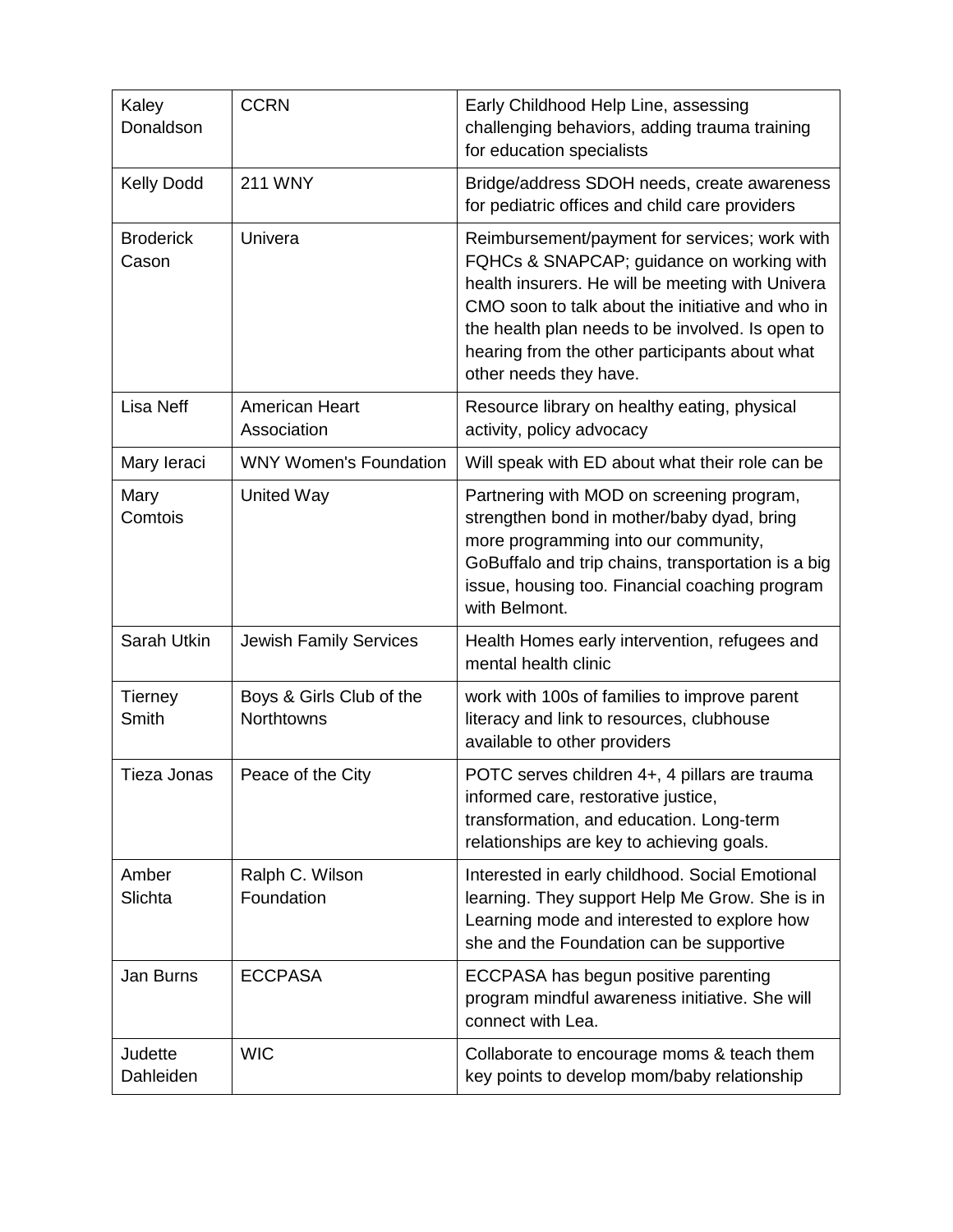| Mary<br>Goodwill          | Child care provider | Still exploring how she can contribute, Lea<br>noted that it is helpful for providers to do<br>developmental screenings like ASQ                                                                                                                                                                                                                                                                                                                                                                                                                                |
|---------------------------|---------------------|-----------------------------------------------------------------------------------------------------------------------------------------------------------------------------------------------------------------------------------------------------------------------------------------------------------------------------------------------------------------------------------------------------------------------------------------------------------------------------------------------------------------------------------------------------------------|
| Rachel<br><b>Grandits</b> | <b>ITTIC</b>        | Working with suburban schools to implement a<br>toolbox to assist kids to regulate behaviors. Also<br>trauma informed trainings and walks. Since the<br>pandemic they've tried to shift to virtual. They<br>are looking to develop more in the K -<br>elementary school space.                                                                                                                                                                                                                                                                                  |
| Tiffany<br>Malone         | Child care provider | Serves with an organization of child care<br>providers, can help with communication with<br>other providers esp re: ASQ.                                                                                                                                                                                                                                                                                                                                                                                                                                        |
| <b>Heidi Milch</b>        | <b>CCRN</b>         | They are the organizational home of Help Me<br>Grow WNY. Looking to transition to collective<br>impact systems level console. Two projects in<br>particular - the created of a centralized data and<br>reporting system to a web-based data platform<br>to visualize data from the ASQs. There are<br>opportunities for input and targeting work in<br>certain zip codes. The second project is<br>developing online trainings for ASQ. There will<br>be a user workgroup in late August to determine<br>what additional data and visualizations are<br>needed. |

**Racial Equity Tool Introduction**: Ms. Hall presented an overview of the Racial Equity Tool and how it can be used to avoid disadvantaging any traditionally marginalized group as plans for future work are developed. Ms. Neri encouraged committee members to use the tool between now and the next meeting to evaluate efforts that their organizations are already undertaking and any future contributions they intend to make. Mr. Cason expressed skepticism about another tool, and how helpful it will be. He's been hearing similar conversations in other groups, and for a long time. It should be part of everyday practice, not a new tool. It needs to be incorporated into practice by people in authority, its difficult to be successful in the work on your own. Ms. Neri responded that we are committed to incorporating Trauma Informed Care in our work as a group, and we can't be trauma informed without being anti-racist. Both of those practices require behavior change, and it has to be part of everything we do and how we do it. Mr. Cason appreciated the discussion.

**Next Steps/Round Robin Discussion:** Ms. Neri advised the group that the work previously done on the Asset Inventory was waylaid by the advent of COVID 19 and the need to move swiftly to affect our indicators while balancing effort that with long-term work. That work is still valuable and is not lost. We need to rething the asset inventory, and how we use it, to elevate the two foci of the working group's work – the Best Beginnings Partnership and the African American Health Disparities Task Force.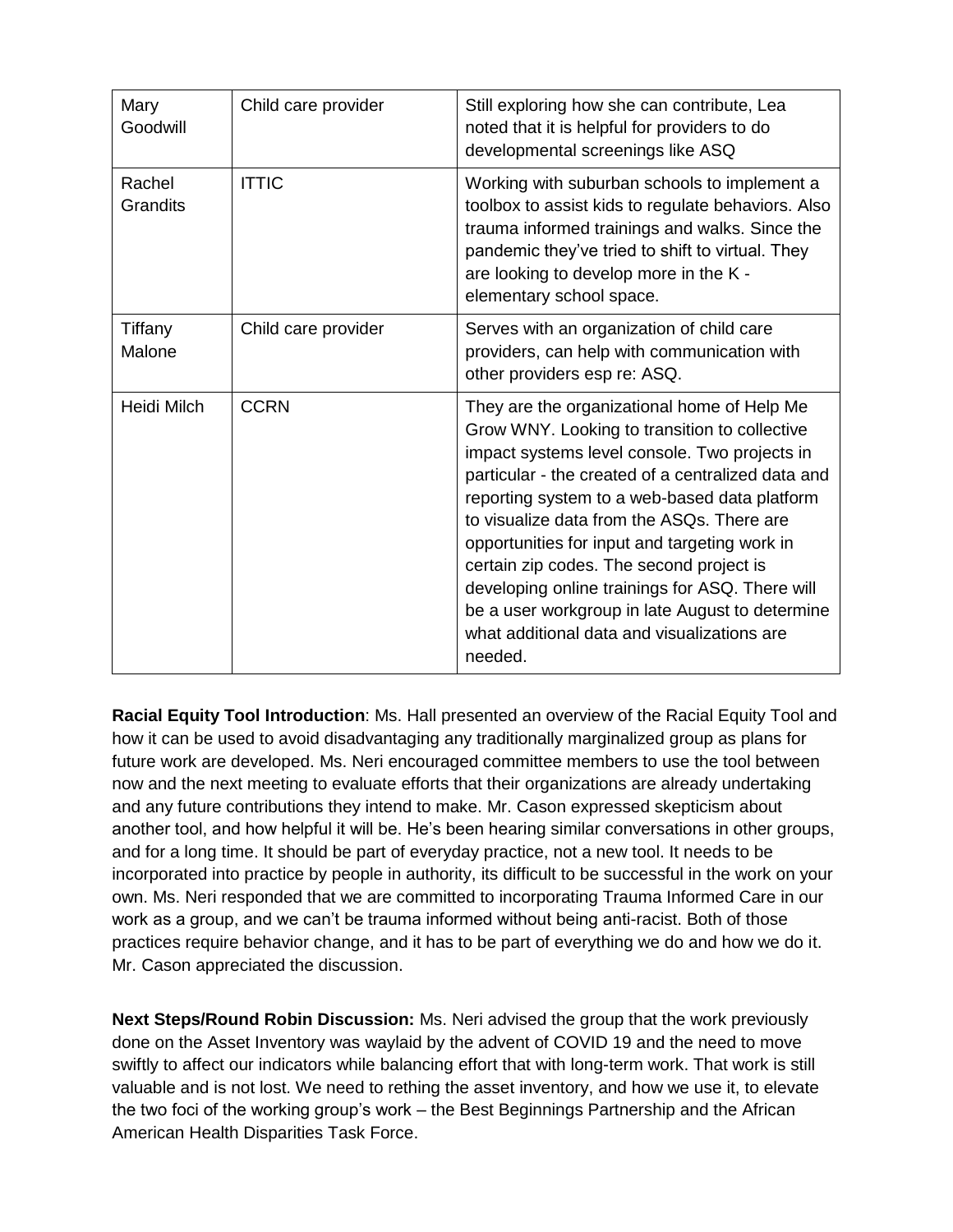Based on this direction, Ms. Neri asked the Working Group members what they need to feel useful in doing this work going forward. Responses are summarized below:

| Name                            | Role                          | Need                                                                                                                                                                                                                                             |
|---------------------------------|-------------------------------|--------------------------------------------------------------------------------------------------------------------------------------------------------------------------------------------------------------------------------------------------|
| Kaley<br>Donaldson              | <b>CCRN</b>                   | The next couple of weeks will be interesting to<br>see what will happen in our work. It depends on<br>what happens in the world. She can't identify<br>anything new she needs, as long as we stay<br>engaged and recognize change as it happens. |
| Sarah Utkin                     | Jewish Family Services        | Open communication. Having each other as<br>supports. Making sure we know about<br>resources and share with the community.                                                                                                                       |
| Amber<br>Slichta                | Ralph C. Wilson<br>Foundation | She is in listen and learn mode.                                                                                                                                                                                                                 |
| Mary<br>Goodwill                | Child care provider           | Will continue to work with Tiffany on the Child<br>Care Action Team.                                                                                                                                                                             |
| Rachel<br><b>Grandits</b>       | <b>ITTIC</b>                  | To make sure we're receiving emails and<br>staying up to date. Sharing resources, esp with<br>everything so up in the air. Communicate!                                                                                                          |
| Tiffany<br>Malone               | Child care provider           | The communication has been great. Keeping<br>that going. She appreciates task direction and<br>specific assignments. Clear guidance.                                                                                                             |
| Robyn<br>Wiktorski-<br>Reynolds | <b>Crisis Services</b>        | Apply the racial equity lens. She is finding the<br>provider information useful, and hopes we will<br>continue to share.                                                                                                                         |